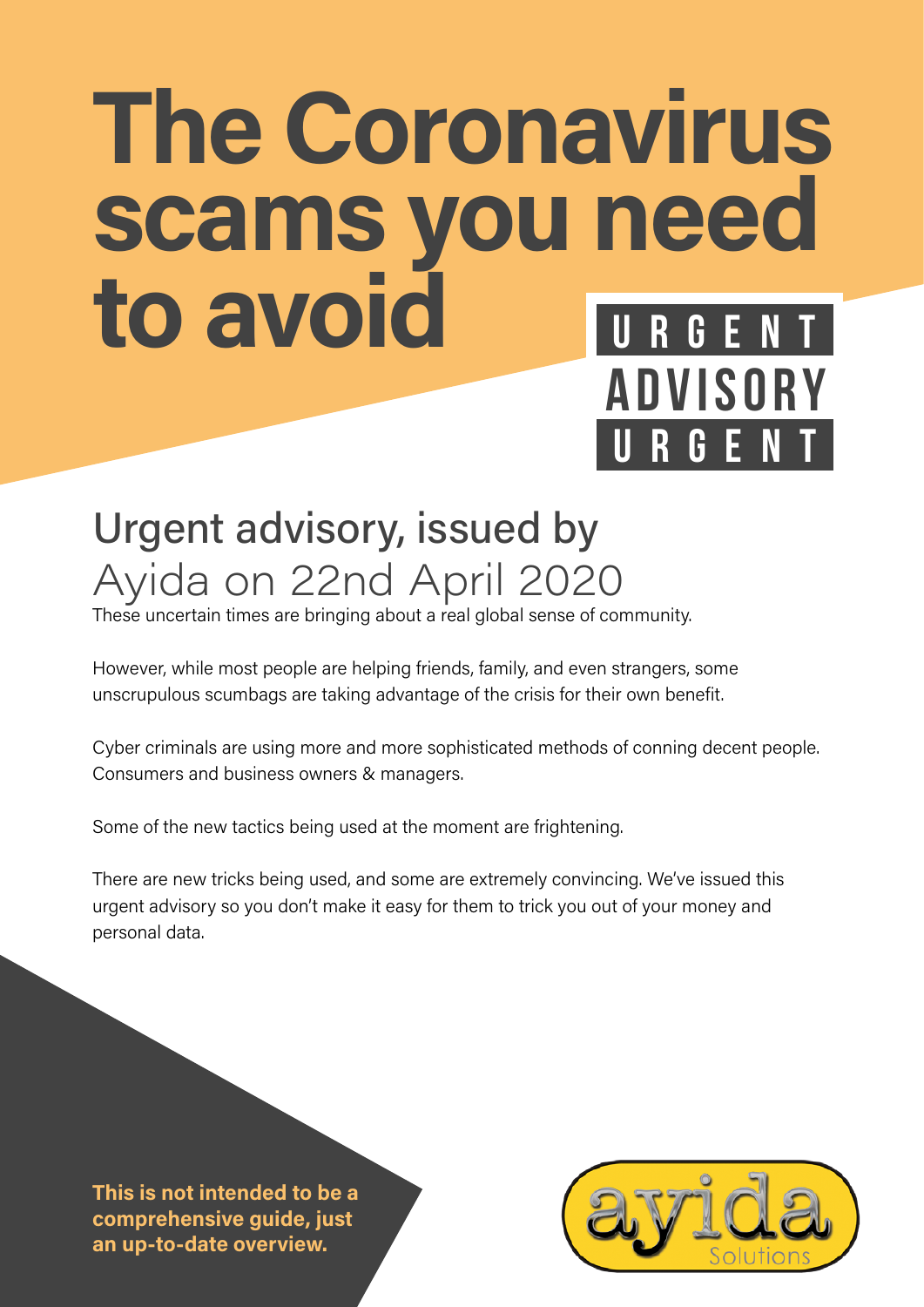## Scams

Everything you've been told about phishing emails in the past still applies now. We're also seeing a surge in the number of scam calls being made to businesses and households. These are a few examples of what to look out for:

- Emails or calls inviting you to invest in in-demand industries, such as pharmaceuticals, or 'safe havens' like gold and oil. Alternatively, you may be advised to transfer existing investments due to the uncertain stock market.
- You may be asked to invest in good causes during this time, with the promise of high returns. Rarely are these genuine, so steer clear. It's highly unlikely that a genuine request for a donation will arrive in your inbox (or to your phone), and donations don't come with the promise of a return on your investment.
- Loan offers with an upfront fee. You'll be offered a loan, whereby you pay an initial fee (something between £25 and £450 is common) and you get to borrow the sum you need. But after you pay this fee the loan never materialises and the 'company' disappears. Avoid them!

If you're concerned about money, speak to your bank as a first port of call. They'll be able to take you through your options and help you decide which is best for you.

Calls or emails from so-called health professionals, requesting your personal information and/or card details. Fortunately, in the UK we're covered by

the NHS for treatment, but if you have health cover like BUPA for example, you may be tempted to fall for this. Always call them back using the number on your paperwork before you give away any information.

• Calls from Claims Management Companies, insurance companies, or your "credit card provider". Perhaps you've had to cancel a holiday, or even a wedding. These calls will promise to recover your losses on your behalf. They'll ask you for bank details or for a fee. Do not give them anything.

If you need to make a claim with your credit card company, go directly to them. If you have insurance, go directly to them. Do not entertain the offer of help from a cold caller.

• 'Clone' emails or calls. The emails or calls claiming to be from a genuine, reputable company, but are actually just good fakes. They may look the real deal, but they'll be asking for a reply containing some of your personal details, or for you to log in to their webpage to update your information.

Don't click links if you're unsure that the sender is genuine; and don't ever give out personal information if you're unsure. Do your homework, check the email address it's been sent from, check the spelling and grammar in the message. Look at how they've addressed you in the email - is it Dear Sir, or Dear Mr John Jones? If you're still not sure, contact the company directly using the number on your paperwork or their website.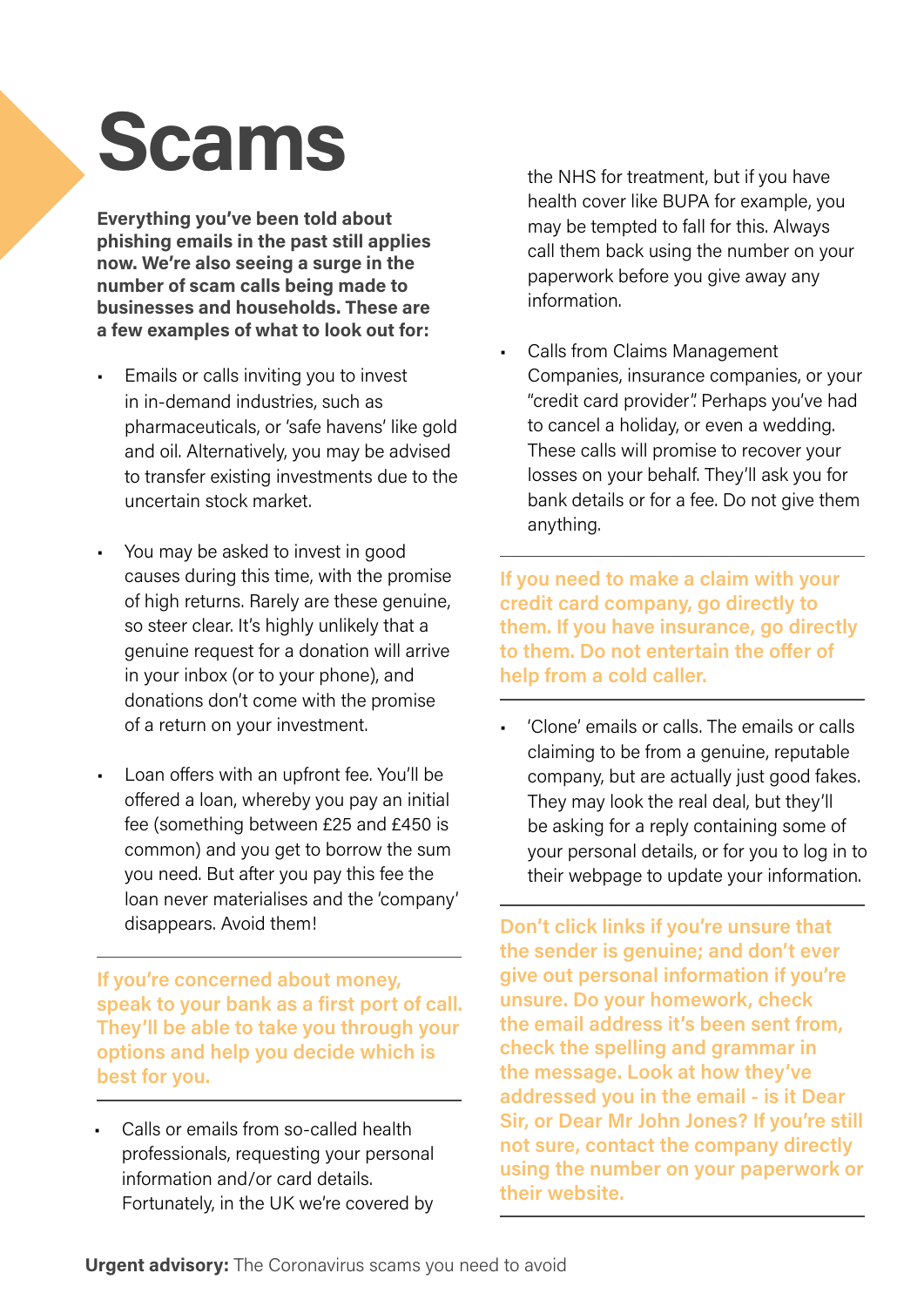# Online and emails

You may have been receiving more emails than usual lately. Your regular subscription list may be offering 20% off here and free delivery there, but emails with offers that seem just too good to be true are on the rise.

#### Remember, if something seems too good to be true, it usually is.

- If it's an email, check the sender's address. Does it look genuine?
- Check the company's website. Does it have the same offer online?
- Check the spelling and grammar. Is it the same style that the brand usually uses?

Do not click on links if you're at all unsure whether they're genuine or not.

Clicking a dodgy link can lead to malware being placed on your computer. That gives cyber criminals access to your personal information and can lead to all manner of losses on your part. Your money, your accounts, even your identity.

You're probably using social media a lot more at the moment. While social media can be good for connecting with friends and family, be careful what you post.

Cyber criminals utilise social media in a big way and will think nothing of targeting a potential victim and scrolling through their social media accounts to uncover the

personal information they want. And sadly, it's not that difficult to discover a lot about you if you use social media regularly.

For example, you may have seen lots of 'getting to know you' quizzes lately on Facebook. Scammers can and do use your answers to those to capture your information. First pet? First car? Do these sound familiar as some of your memorable questions? Avoid them.

#### Passwords

We really can't stress this enough: Use long, randomly generated passwords to make them really difficult to crack. Using your child's name and date of birth is no good (think back to social media, if you've posted photos of their birthday cake, James010317 is not a good password!).

Pro tip: think of a sentence and take the first letter of each word to make up your password. For example, 'Clicking one dodgy link could risk your personal data' would make C1dlcrypd. Now you have a memorable, difficult to hack password.

Better still to randomly generate passwords, and use a password manager to remember them for you.